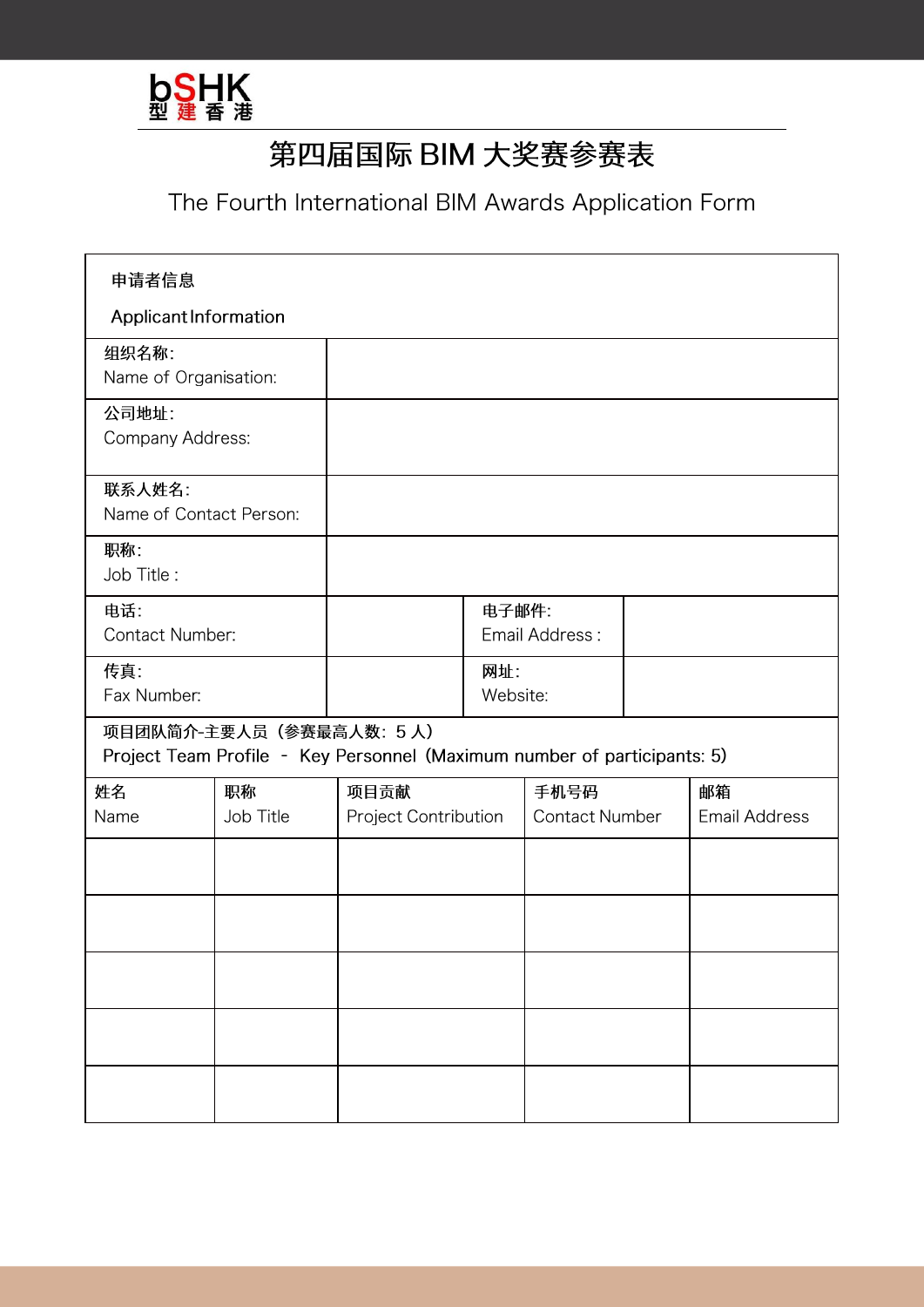

| 参赛项目信息<br>Project Information                       |                                                                                                                                                                           |  |  |  |  |
|-----------------------------------------------------|---------------------------------------------------------------------------------------------------------------------------------------------------------------------------|--|--|--|--|
| 目<br>名<br>称<br>$\mathbb{R}^2$<br>项<br>Project Name: |                                                                                                                                                                           |  |  |  |  |
| 项目地址:<br>Project Location:                          |                                                                                                                                                                           |  |  |  |  |
| 开发性质:<br>Nature of Development:                     |                                                                                                                                                                           |  |  |  |  |
| 当前项目阶段:<br>Current Stage of Project:                |                                                                                                                                                                           |  |  |  |  |
| 项目规模:<br>Project Size:                              |                                                                                                                                                                           |  |  |  |  |
| 项目期限:<br>Project Duration:                          | 项目开始日期<br>Project Commence Date: _________<br>施工开始日期<br>Construction Commence Date: _________<br>工程完成日期<br>Expected Completion Date: ___________                          |  |  |  |  |
| 参加奖项类别:<br>Awards Category:                         | □ 企 业 类 BIM 成 就 大 奖 Entrepreneur Awards<br>项目类 BIM 成 就 大 奖 Projects Awards<br>$\Box$<br>□ 应 用 类 BIM 成 就 大 奖 Implementation Awards<br>□ 学生类 BIM 成 就 大 奖 Studentship Awards |  |  |  |  |
| 备注<br>Notes                                         |                                                                                                                                                                           |  |  |  |  |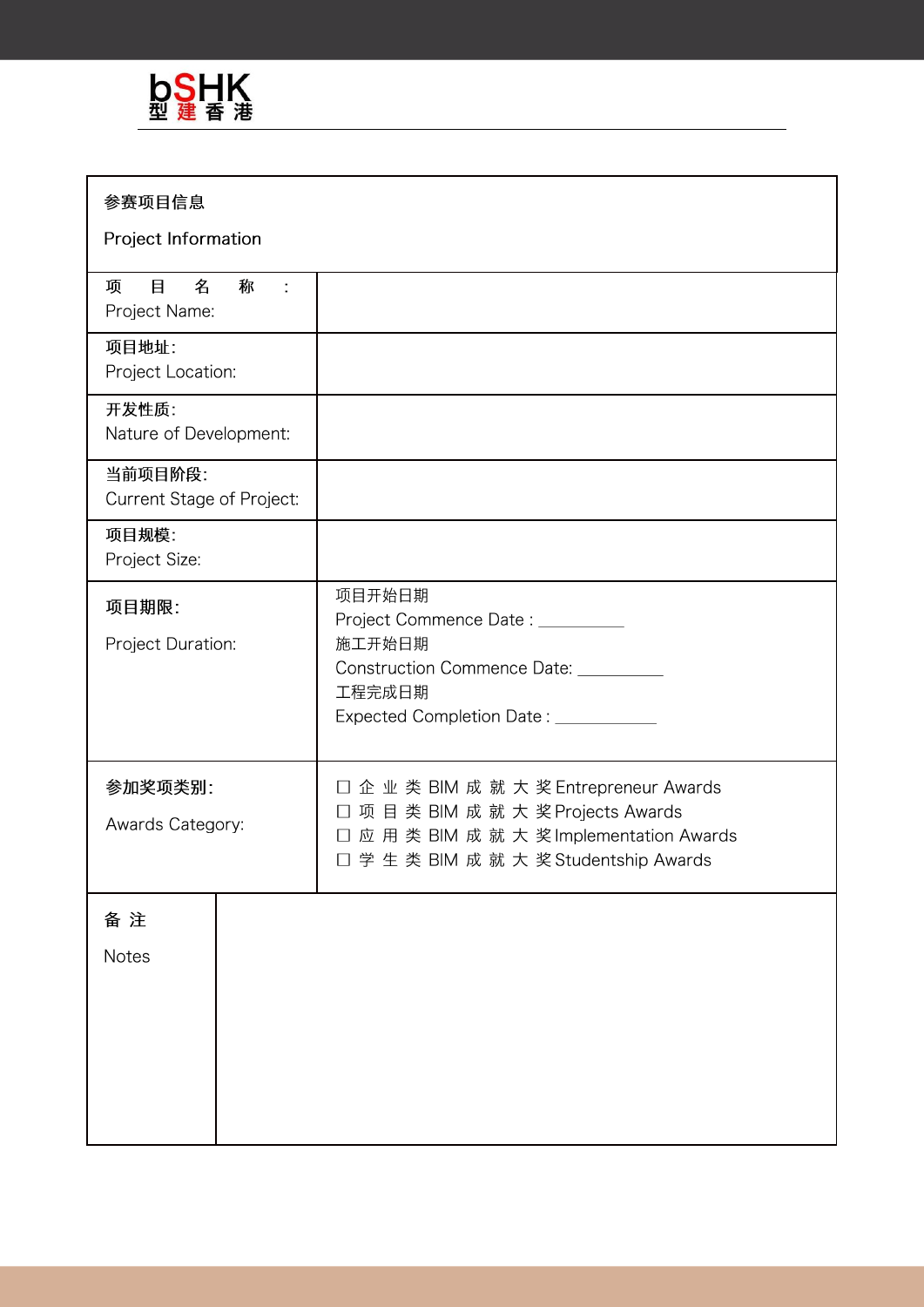

## 参赛者信息提供指南

**Competition Guidelines** 

- 请提供不超过四张 A4 纸, 以单倍行距键入的报告需包含以下元素, 而提供的辅助 性资料 (如附录, 参考资料等) 不能超过 30 张 A4 纸给评委团。 Report must be in single spaced and no more than FOUR A4 pages with the content below. Supporting document (e.g., appendix, reference, etc.) should not be more than THIRTY A4 pages.
- 对项目进行简单的背景介绍和描述(地址、开发性质、目前发展阶段、用途、规模、  $\bullet$ 时间表等等)

Brief introduction of background and description of the Project (e.g. Location, Nature of Development, Current Stage of Development, Usage, Size, Timeline, etc.) must be included in the application.

- 对完成项目进行详细的描述 Detail description of the project.
- 在上述项目中团队所遇到的挑战  $\bullet$ Description of the challenges the project team faced in the captioned project.
- 请说明 BIM 是如何有效的解决上述挑战, 最好用量化数据信息进行说明 Explanation on how BIM was used to resolve such challenges and preferably illustrate the case with quantitative information.
- 请对 BIM 技术在项目上/企业水平上未来的发展以及其他潜在用途予以说明 Explanation on future development and other potential usage of BIM in Project/Enterprise level.
- 其他信息补充说明您的项目是如何在以上评估标准中取得优异成就 Other supplementary information showing how your project excel in the above assessment criteria.
- 报名截止时间为8月15号(周三)下午5点,为方便组委会统计,8月1号之前 提交参赛回执,免收报名费, 8月 1号-15号提交参赛回执, 收取报名费 1000元 (备注:提交参赛回执视为报名成功) The application deadline is Wednesday, August 15 2018 at 5pm.

Application fee will be exempted for submission before Wednesday, 1 CNY 1,000 will be charged for submission from August 2018. Wednesday, 1 August 2018 to Wednesday, 15 August 2018. Application is considered successful once the application form is submitted.

请附上报告和申请表提交到以下地址或以电子邮件、逾期递交将不予考虑。  $\bullet$ Please submit the application form along with the report to the following address or e-mail address. Late submission will not be considered.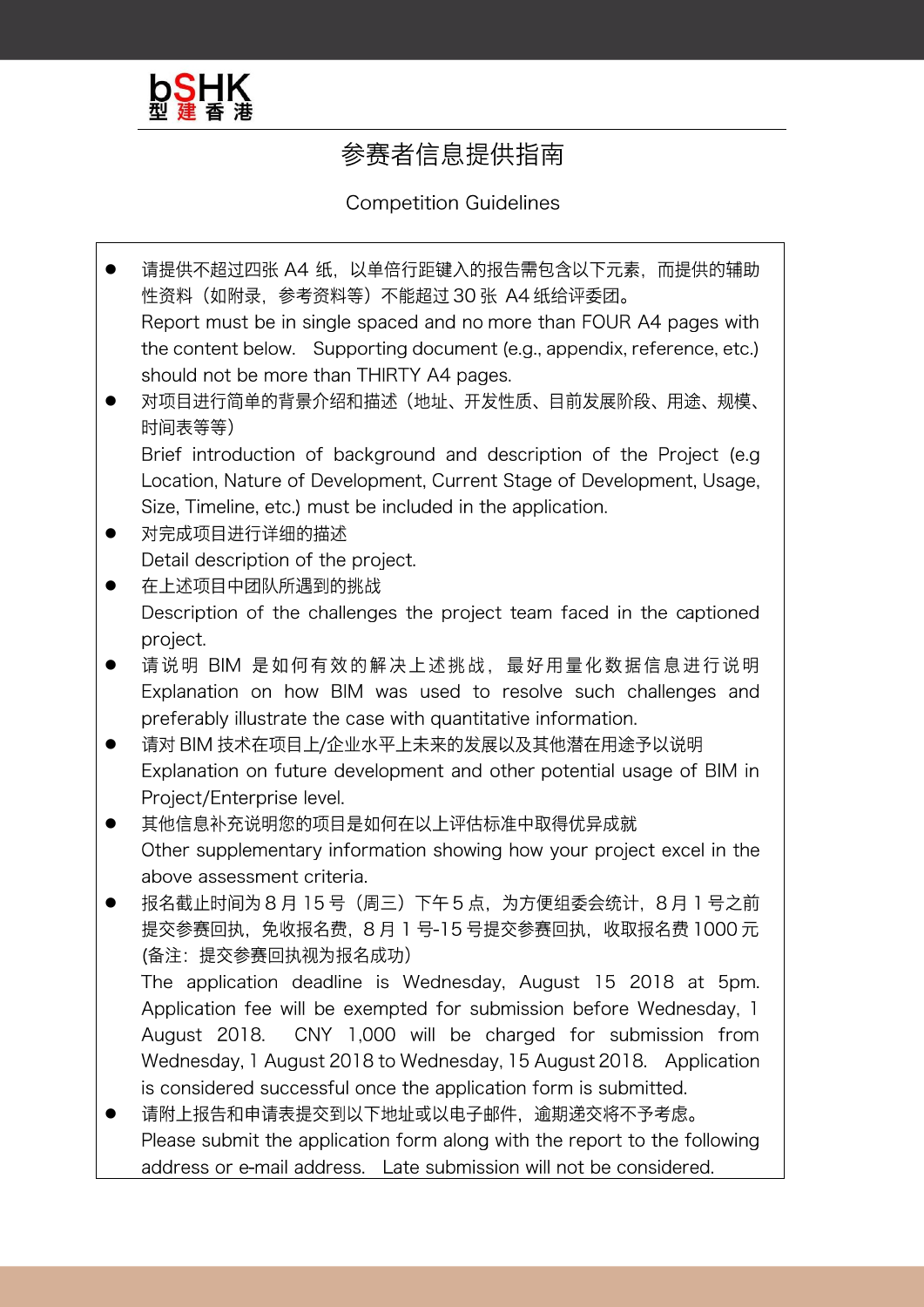

## 声明和协议

## Declaration and Agreement

1.我们郑重声明以上所提供的所有消息均真实准确。

We declare that the information given above is correct and true to the best of our knowledge.

2. 我们同意由 buildingSMART 香港以及评委团所做出的有关于第四屆国际 BIM 大奖 賽的一切决定均为最终并具有约束力。

We agree that all decisions made by the buildingSMART Hong Kong and the judging panel are final and binding in all respects relating to The 4<sup>th</sup> International BIM Awards.

3.有关项目荣获奖项的信息以及说明或是被选包含在颁奖词中的信息及其资料将使用参 赛者所提交的信息以及资料。

Information and details of the awarded projects will be published in booklet or cited in the awards ceremony.

4.我们特此同意授权香港 buildingSMART 及其授权的分支机构在无需承担经济或其他 义务的前提下使用、复制、出版、修改由参赛者所提交的任何信息、照片或是其他资料、 包括任何参与个人的许可权限、建筑师、承建商和摄影师的信息资料作宣传和教育目的使 用。

We hereby agree to authorise buildingSMART Hong Kong and its authorised affiliates to use, reproduce, publish and modify any information, photograph or other materials submitted by the applicant, including any permissions required from any individual, architect, contractor, owner or photographer for later promotional and educational purposes, without financial or other obligation.

5. 所有的参赛作品均需得到项目业主以及项目成员的许可并承认, 他们的许可证明是提 交资料的一部分:

Applicant must seek permission and recognition from project owners and relevant parties, which to be submitted along with the application.

6. 申请中需强调参加项目是属于已经完工项目或是正在施工项目。

Project status (either completed or work-in-progress) should be stated clearly in the application.

7. 香港 buildingSMART 将有权补充增加 BIM 申请表格里的信息。如所增添信息与已经 发布的信息包括之前的广告宣传信息有异,请以申请表格信息(英文版本)为准。

buildingSMART Hong Kong reserves the right to supplement information in the BIM awards application form. In the event of any discrepancy between the added